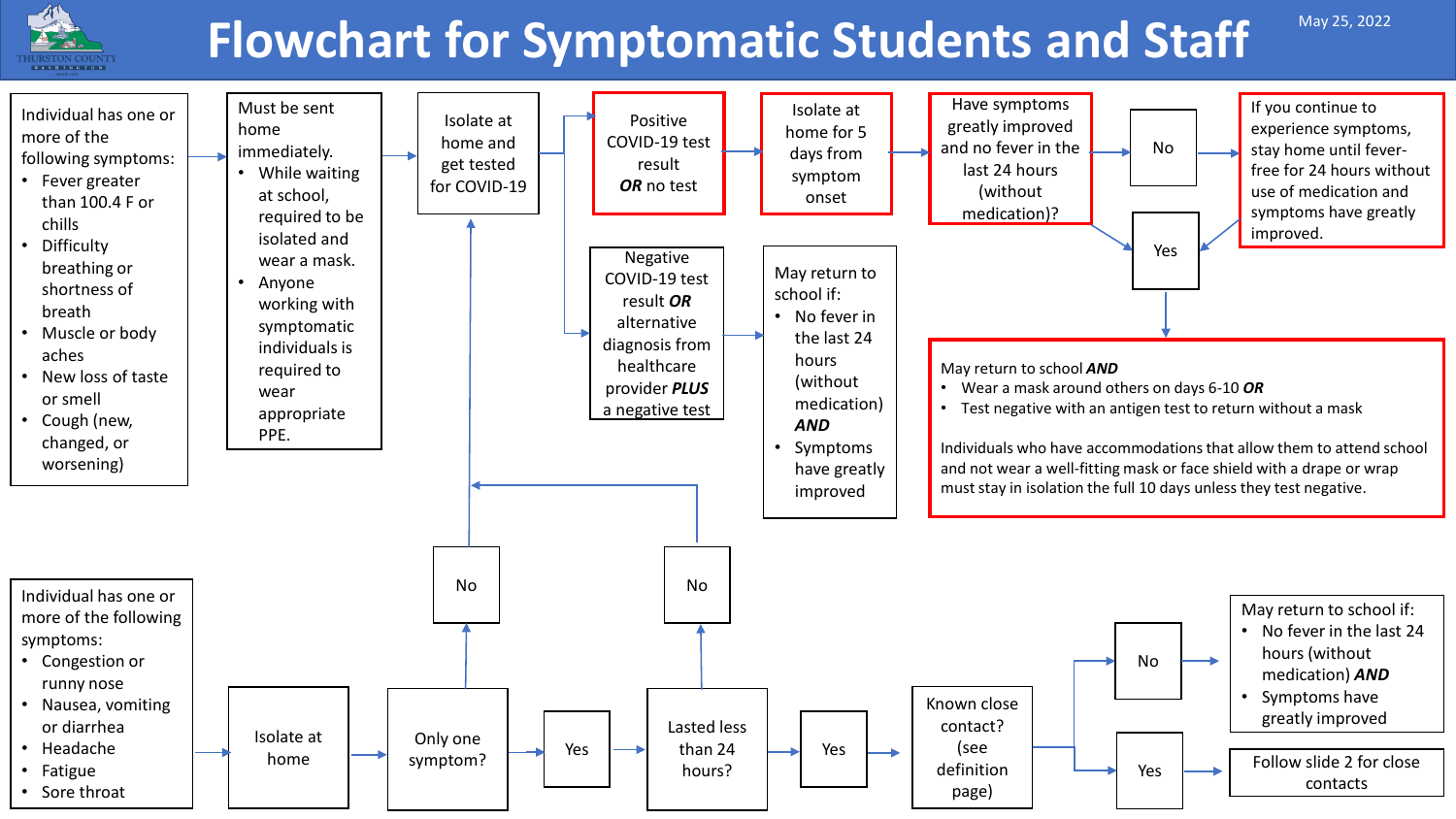



**Note: Clusters and outbreaks represent situations in a school or provider setting where, in coordination with local public health, enhanced mitigation efforts should be considered, and may be required, to prevent disease transmission. See Test To Stay slide for more details.**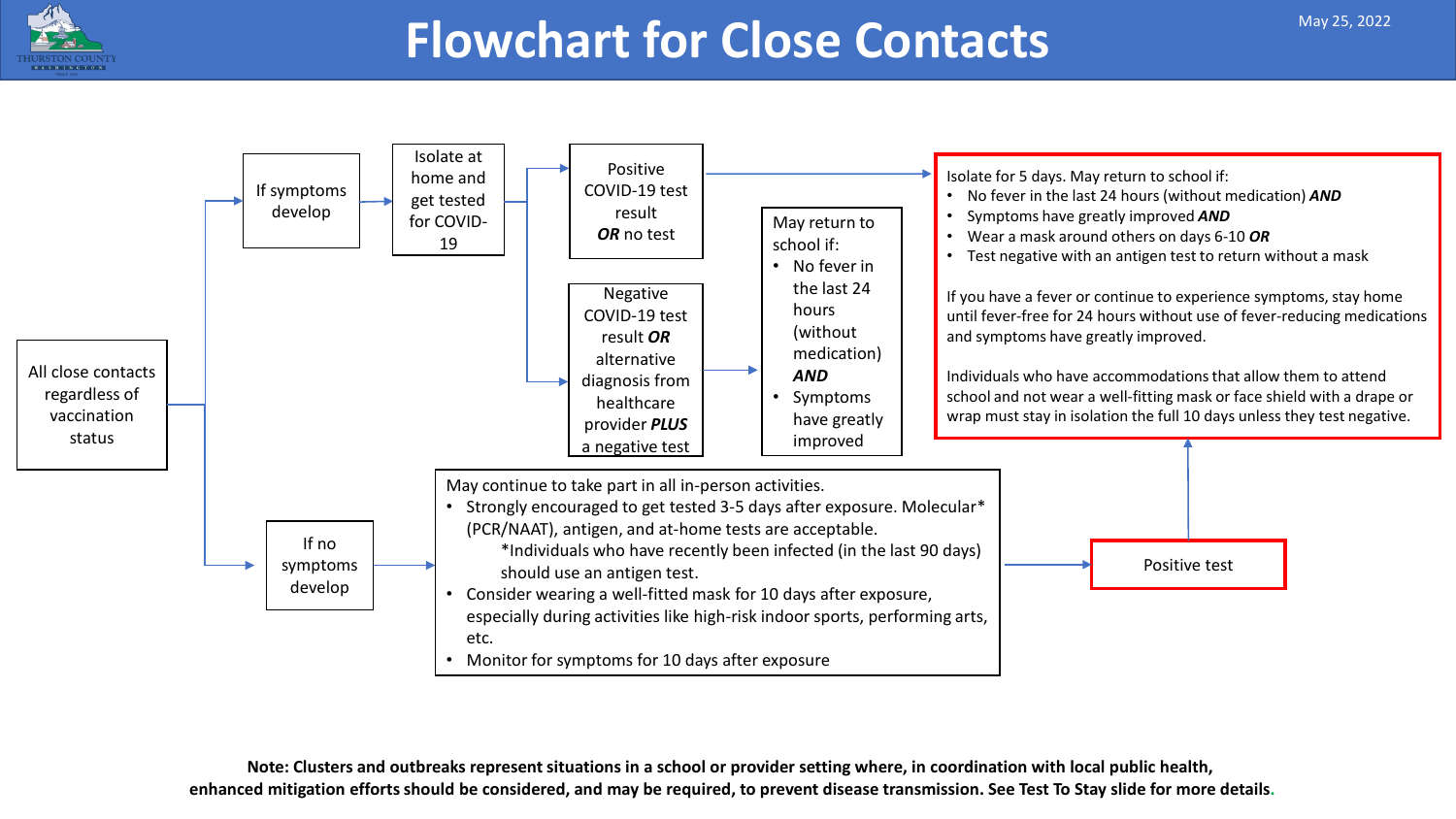

## **Test to Stay Program**

This program is part of a multi-layered COVID-19 mitigation protocol. This program is **recommended** for **asymptomatic household contacts** and **is required** in an **outbreak/cluster situations unless otherwise directed by Thurston County Public Health and Social Services**. **Symptomatic household contacts** should follow flowchart for symptomatic students and staff.

Many schools, in coordination with local public health, have established robust Test to Stay programs as an alternative to at-home quarantine in an effort to keep children in school and provider programs if they are not ill or positive for COVID-19. While contact tracing is no longer required, schools may choose to continue existing testing programs to ensure uninterrupted, full-time, in person learning.

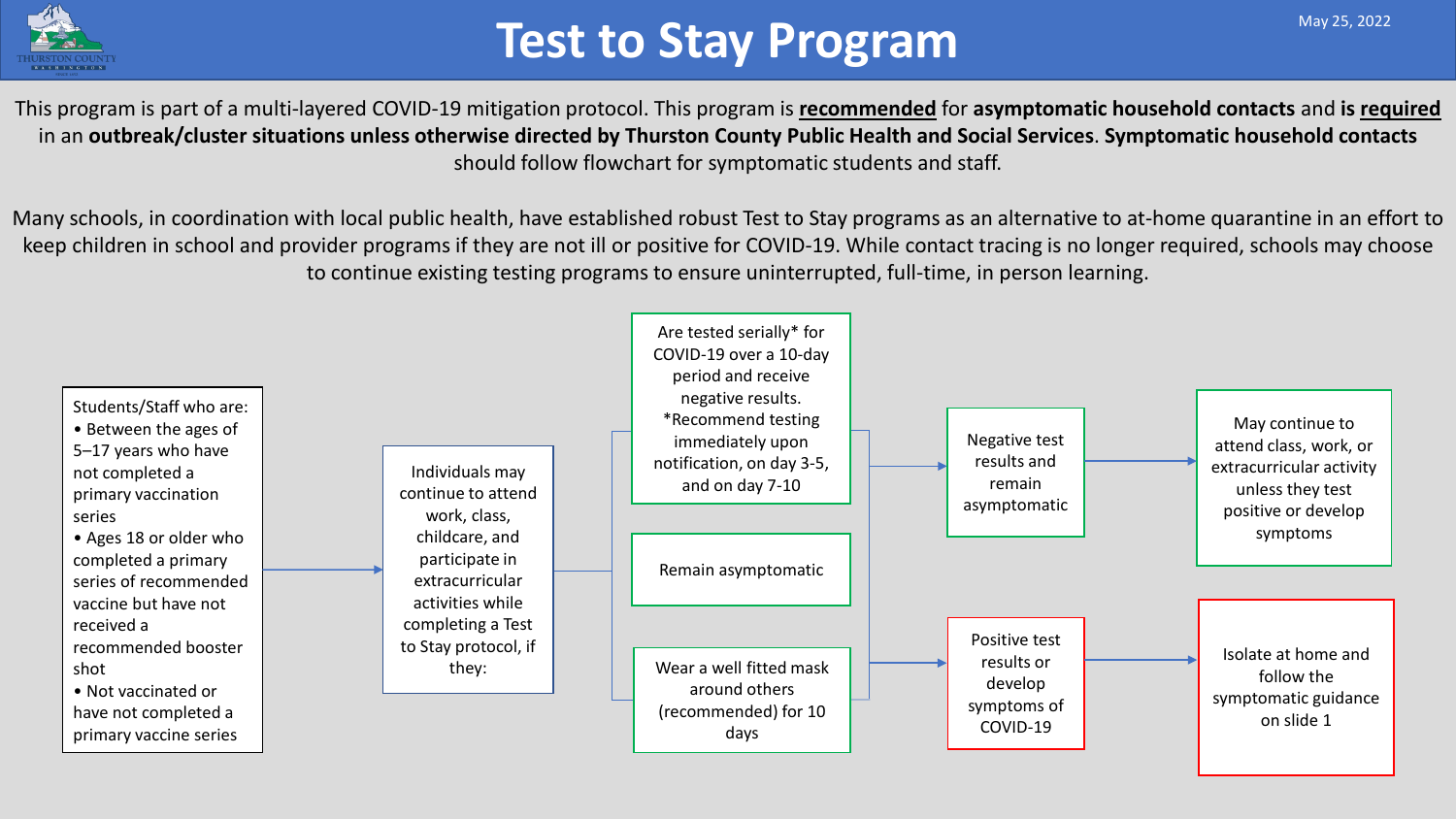

## **Communication Plan – Single Positive Case May 25, 2022**

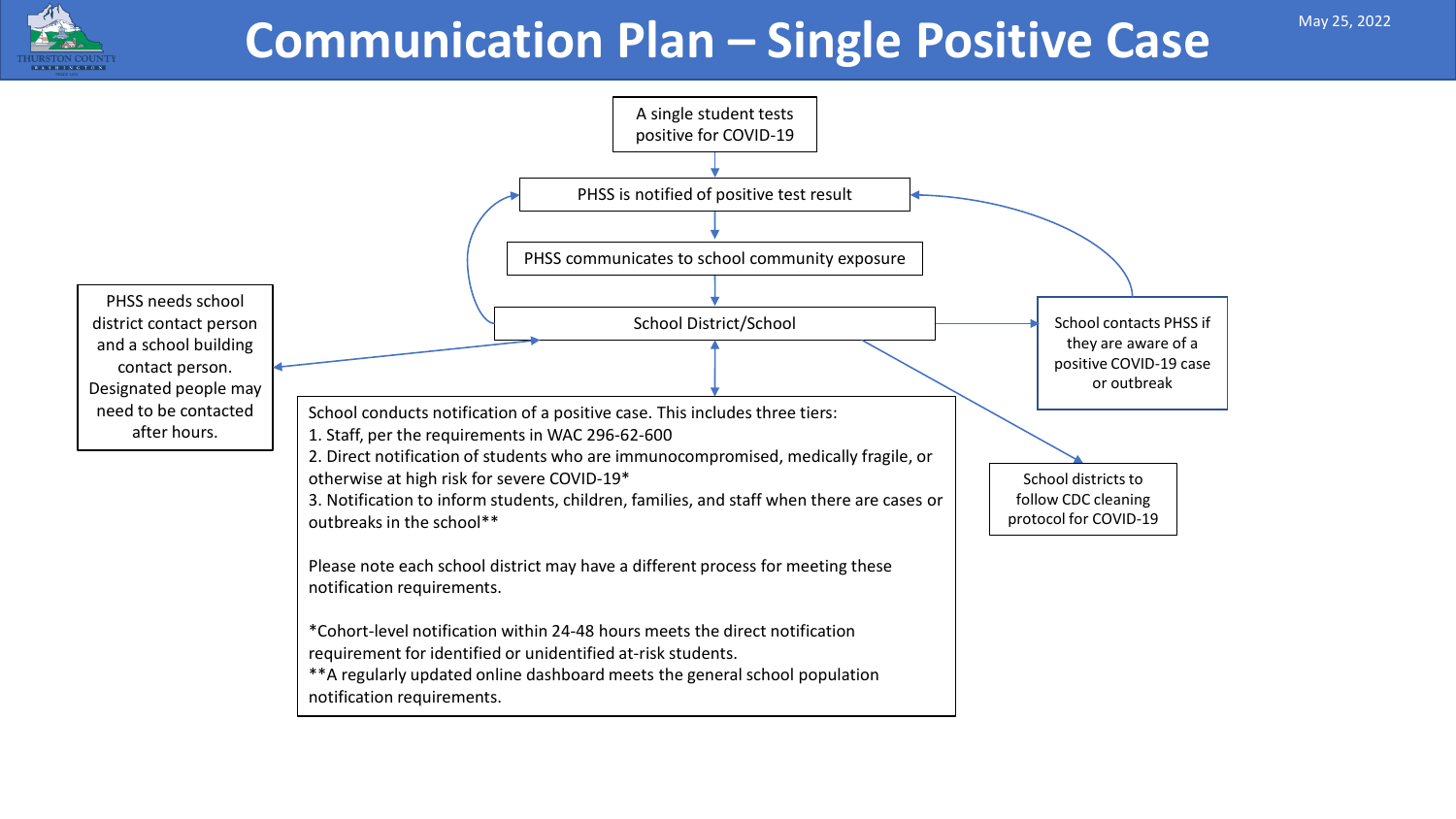## **Communication Plan - Outbreak** May 25, 2022

#### Classroom Outbreaks:

- Defined as three or more confirmed or probable COVID-19 cases among students or staff within a 14-day period, who are epidemiologically linked, do not share a household and did not have significant contact outside of school grounds.
- When a cluster is identified within a cohort initiate masking and COVID-19 testing for the duration of outbreak investigation. Quarantine may be necessary where mitigation measures are not possible or in the setting of uncontrolled COVID-19 transmission.

Closure of a school may be necessary when there is evidence of uncontrolled spread of COVID-19. Factors considered are:

- Number of classrooms with outbreaks
- Rapid increase in number of cases
- Absentee rate greater than 10%
- Evidence of 2 or more generations of COVID-19 transmission
- Staffing limitations such that a school is not able to remain open
- Schools closed will be required to follow a 10 day or 14-day quarantine to stop disease transmission

If the Local Health Jurisdiction determines that contact tracing is required as part of an outbreak investigation additional information may be requested.